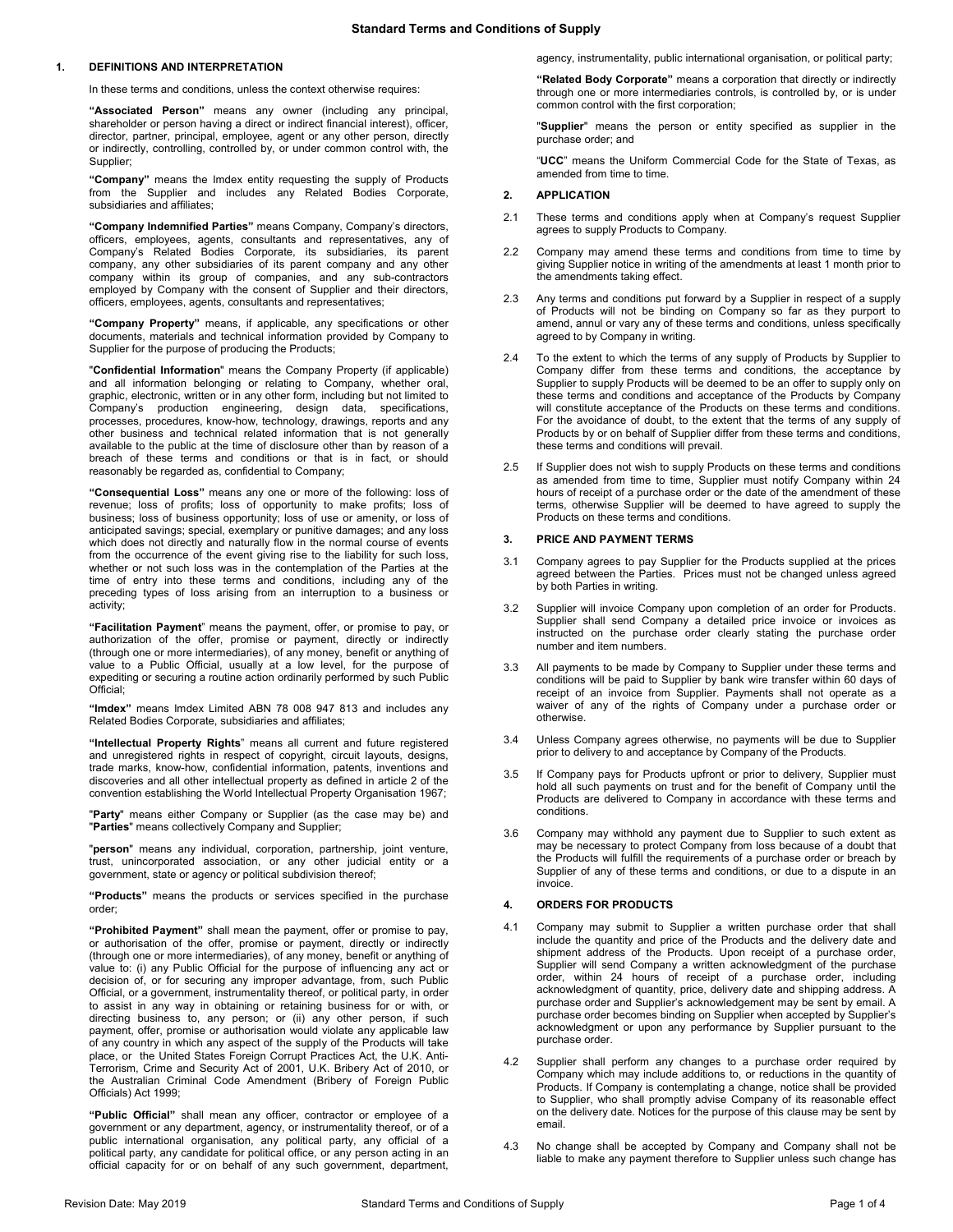been authorized by Company in writing.

#### **5. COMPLETION AND DELIVERY**

- 5.1 Time is of the essence in regard to these terms and conditions, the delivery date and all of Supplier's obligations.
- 5.2 Supplier agrees to deliver the Products to Company pursuant to delivery schedules which may, from time to time, be provided by Company. Supplier shall be responsible to deliver any Products ordered by Company to support Company's production schedule as notified to Supplier from time to time. Supplier shall meet all delivery dates, specifications and quantities as set forth in any acknowledged purchase order pursuant to claus[e 4.1.](#page-0-0)
- 5.3 Supplier shall provide at its own expense such information concerning status and progress of the Products as Company shall deem necessary to ensure that the Products will be delivered by the delivery date. If Supplier expects any delays in the delivery of the Products, it shall immediately notify Company and provide Company with a written action plan to remedy such delay. The provision of such notice and action plan by Supplier to Company shall in no way relieve Supplier of any of its obligations under these terms and conditions and shall not operate as a waiver of any of the rights of Company under these terms and conditions.
- <span id="page-1-0"></span>5.4 Supplier shall take all necessary precautions to ensure that all Products delivered to Company are packaged in a safe and sufficient manner so as to avoid damage or loss to the Products whilst in transit and until delivered. Packaging of the Products shall comply with all applicable statutory requirements and/or codes of practice. Supplier shall indemnify Company and Company Indemnified Parties in respect of any and all loss, expense, damage claim and liability incurred by Company Indemnified Parties arising in connection with any breach of Supplier's obligations under this claus[e 5.4](#page-1-0)**.**

## **6. TITLE AND RISK**

- <span id="page-1-1"></span>6.1 Title in the Products shall pass to Company either: (a) When the Products or part thereof are first identifiable as being appropriated to the order or; (b) upon payment of the relevant invoice by Company or; (c) upon acceptance of the Products by Company at the specified delivery point, whichever occurs first.
- 6.2 Notwithstanding passage of title (in whole or in part) on the occurrence of clause [6.1](#page-1-1) (a) or (b), risk shall remain with Supplier until delivery or acceptance of the Products by Company in accordance with the provisions of the purchase order, whichever shall be the later.
- 6.3 All materials or equipment to be incorporated in the Products the title of which has passed to Company shall be clearly marked by Supplier as Company property and shall be stored separately from Supplier's property.

## **7. QUALITY AND DESCRIPTION**

- 7.1 The supply of Products by Supplier to Company shall: (a) conform strictly as to quantity, quality, description and specification with the particulars stated in the relevant purchase order and with all applicable statutory requirements; (b) be of sound materials and workmanship; (c) be in strict compliance with the Company Property and any other samples, patents, drawings or specifications provided by Company (if applicable); (d) be fit for the purpose for which it is supplied under the relevant purchase order.
- 7.2 All work performed by Supplier under these terms and conditions shall be performed by suitably qualified and competent personnel and all equipment and tools used shall at all times be maintained in first class operating condition by Supplier.

## **8. DEFECTS AND WARRANTY**

- 8.1 Supplier expressly warrants to Company that Products manufactured by Supplier and supplied to Company shall be: (a) supplied with due care and skill using the standard of diligence that would reasonably be expected from a prudent, expert and experienced provider of Products which are similar to the Products; (b) of merchantable quality and fit for the purpose for which they are designed; and (c) free from defects in material and workmanship as of the date of delivery of such Products to Company and for a period of 12 months from this date ("Warranty Period").
- 8.2 Supplier shall be responsible for remedying at its expense any defect that may arise in the Products within the Warranty Period. Supplier shall guarantee for a further period of 12 months all remedial work carried out under this warranty. Where a defect arises within the Warranty Period but does not become apparent until that period has expired, Supplier's liability shall not cease merely because Company has been unable to give notice of the defect to Supplier within the Warranty Period. If any defects which Supplier is obliged to remedy under this clause, are not remedied within a reasonable time, or circumstances render it impracticable for Supplier to do the same, Company may do so itself or authorise others to do the same, and Supplier shall reimburse Company for all costs arising there from.
- 8.3 Supplier warrants that any and all information provided to Company in

respect of Products supplied or to be supplied to Company is accurate, complete and sufficient.

8.4 These warranties and Company remedies under this clause are in addition to any other rights and remedies of Company pursuant to applicable law and equity.

#### **9. INSPECTION AND TESTING**

- 9.1 Company and its representatives shall at all times be granted access to any premises of Supplier and be allowed to: (a) inspect and test the Products at any time prior to acceptance or delivery, whichever shall be the later; and (b) audit Supplier management systems, operations and production process used to manufacture the Products for the purposes of ensuring satisfactory product quality. Unless otherwise specified, all Products will be subject to final inspection and acceptance by Company.
- 9.2 Company and its representatives shall have full power to reject any Products it considers to be defective or inferior in quality of material or workmanship and/or not in accordance with Company's specifications or Company Property (if provided). Any work so rejected shall immediately be replaced or corrected as required by Company or its representatives, at Supplier's expense.

# **10. SUPPLIER COVENANTS**

- 10.1 Supplier covenants and agrees that it will:
	- (a) Comply with all applicable laws, regulations, customs requirements and other legal requirements from time to time in force and which are binding on it or Company, the business operations of it or Company or any of its property or the property of Company;
	- (b) Require its employees to use devices, guards, and proper safe operating procedures as are prudent in connection with the supply of the Products;
	- (c) Not remove or modify, nor permit the removal or modification of, any safety device, guard or warning sign;
	- (d) Not supply:
		- (i) any items that are on any prohibited product list provided by Company to Supplier from time to time;
		- (ii) any items with components exceeding the amounts on any restricted product list provided by Company to Supplier from time to time; nor
		- (iii) any items prohibited under applicable laws or regulations;
	- (e) and it will procure that its Associated Persons will:
		- (i) not make, and has not made, in connection with any aspect of the supply of the Products or any other transaction involving the Supplier, any Prohibited Payment. Further, to the knowledge and belief of Supplier no other person has made or will make any Prohibited Payment in connection with any aspect of the supply of the Products or any other transaction involving Company;
		- (ii) comply with the United States Foreign Corrupt Practices Act, the U.K. Anti-Terrorism, Crime and Security Act of 2001, U.K. Bribery Act of 2010, and the Australian Criminal Code Amendment (Bribery of Foreign Public Officials) Act 1999;
		- (iii) comply with any anti-corruption laws of any country where any aspect of the supply of the Products takes place. It is the intent of this clause that no Prohibited Payments will be made by Supplier which would have the purpose or effect of public or commercial bribery, pay-offs, corruption, kickbacks or other unlawful or improper means of obtaining or retaining business for or with, or directing business to, the Supplier or its Related Corporations;
		- (iv) Not become:
			- A. a Public Official, in any country where any aspect of the supply of the Products will take place;
			- B. a member of the family of such a Public Official; nor
			- C. a nominee for any Public Official;
		- (v) Not, in connection with any aspect of the supply of the Products or any other transaction involving Company or its Related Corporations, make any Facilitation Payment;
		- (vi) Not:
			- A. use forced labour, regardless of its form;
			- B. employ any person below the age of 15 (or younger if provided for in any applicable law), unless it is part of a government approved job training, apprenticeship or other program that would be clearly beneficial to its participants; nor
			- C. engage in physically abusive disciplinary practices; and
		- (vii) Comply with any of Company's policies provided by Company to Supplier from time to time.
- **11. COMPANY PROPERTY**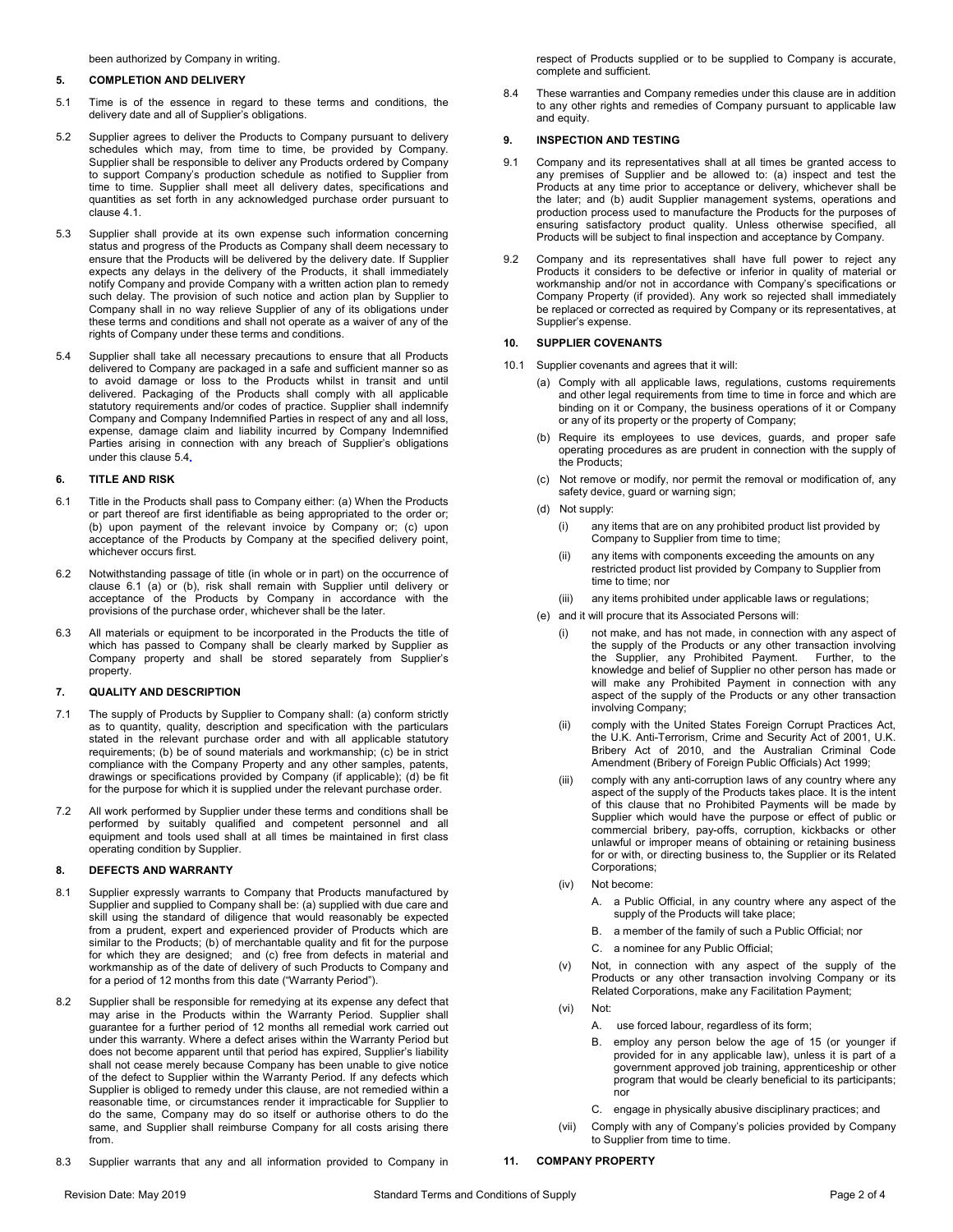- 11.1 If Company provides any Company Property to Supplier: (a) Supplier shall only use the Company Property for the purpose of producing and supplying the Products to Company; (b) Supplier agrees to use the Company Property only in accordance with these terms and conditions; (c) Supplier will not use the Company Property to produce Products for sale to any other party without Company's prior written consent; (d) Supplier will maintain the Company Property in its original operating condition except for ordinary wear and tear; and (e) Supplier agrees to immediately notify Company on any and all conditions that may require Company Property maintenance or repair.
- 11.2 Supplier acknowledges and agrees that all Company Property shall be and remain the exclusive property of Company and no right, title or interest in the Company Property shall transfer to Supplier at any time.
- 11.3 Return of Company Property. Immediately on the written request of Company or on the expiration or termination of the supply of the Products, for any reason, Supplier shall return the Company Property to Company or make the Company Property available for collection by Company at its own cost.
- 11.4 Supplier shall indemnify Company and Company Indemnified Parties in respect of any and all loss, expense, damage, claim and liability incurred by Company Indemnified Parties arising in connection with the operation, handling, or transportation of any Company Products while the Company Products are in the possession or control of Supplier.

# **12. LIABILITY AND INDEMNITY**

- 12.1 Company shall not be liable to the Supplier or any of its Related Bodies Corporate, affiliates or representatives for any Consequential Loss.
- <span id="page-2-1"></span>12.2 Subject to clause [12.3](#page-2-0) the Supplier will indemnify (and keep indemnified) Company and Company's Indemnified Parties from and against all liabilities and costs suffered or incurred by Company arising directly or indirectly from any:
	- (a) breach by the Supplier or its personnel of these terms and conditions;
	- (b) negligent act or omission by the Supplier or its personnel arising out of or in any way related to the supply of the Products;
	- (c) breach by Supplier of any third party's Intellectual Property Rights in the supply of the Products;
	- (d) false, incorrect, inaccurate, incomplete or misleading information provided by Supplier to Company whether in respect of the Products or otherwise; and
	- (e) claim made against Company by any of the Supplier's personnel in respect of relevant legislation concerning income tax, workers' compensation, annual leave, long service leave, superannuation or any applicable award, determination or agreement of a competent industrial tribunal.
- <span id="page-2-0"></span>12.3 The Supplier will not be liable under clause [12.2](#page-2-1) to the extent that the liability was caused, or contributed to, by (as the case requires) the negligent acts or omissions or willful misconduct of Company or its Related Bodies Corporate.

### **13. INSURANCE**

13.1 Supplier shall ensure that it carries and maintains appropriate insurance, with insurers acceptable to Company, including but not limited to: (a) employer's liability insurance and workmen's compensation insurance as appropriate to comply fully with all applicable laws; (b) automobile public and passenger liability insurance having unlimited indemnity; and (c) general liability insurance having a limit of not less than US \$5 million equivalent combined single limit any one occurrence covering all operations of the insured including without prejudice to the foregoing generally the contractual liabilities assumed herein. Supplier shall ensure that all such insurances waive all rights of subrogation against Company. Supplier shall remit certificates evidencing said insurances, confirming names of insurers, policy numbers and expiration dates upon the request of Company.

#### **14. CONFIDENTIALITY AND INTELLECTUAL PROPERTY**

- <span id="page-2-2"></span>14.1 Supplier may receive, possess or otherwise acquire Confidential Information of Company and Supplier acknowledges that the Confidential Information is the property of, confidential to and a trade secret of Company. Supplier must:
	- (a) keep the Confidential Information confidential and not directly or indirectly disclose, divulge or communicate that Confidential Information to, or otherwise place that Confidential Information at the disposal of any other person without the prior written approval of Company;
	- (b) take all steps to secure and keep secure all the Confidential Information coming into its possession or control;
	- (c) not use the Confidential Information for its personal benefit or for the benefit of any person or entity other than Company and only use the

Confidential Information to the extent necessary to perform its obligations under these terms and conditions;

- (d) not memorise, modify, reverse engineer or make copies, notes or records of the Confidential Information for any purpose other than in connection with the performance of its obligations under these terms and conditions;
- (e) only disclose Confidential Information to those of its employees strictly on a "need to know basis" for the purpose of performing its obligations under these terms and conditions; and
- (f) take all steps to ensure that its employees comply at all times with the terms of this claus[e 14.1.](#page-2-2)
- 14.2 Immediately on the written request of Company for any reason, Supplier shall:
	- (a) cease the use of all Confidential Information;
	- (b) deliver to Company all documents and other materials in its possession or control containing, recording or constituting that Confidential Information, or make the Confidential Information available for collection by Company at its own cost or, at the option of Company, destroy, and undertake to Company that it has destroyed, those documents and materials; and
	- (c) for Confidential Information stored electronically, permanently delete that Confidential Information from all electronic media on which it is stored, so that it cannot be restored.
- 14.3 Company shall be the sole owner of, and be entitled to the full and unrestricted right, including the right to apply for patent or other protection in its own name, to exploit any invention, technical information or knowhow, any intellectual property arising from or developed in the course of the supply of the Products. For the avoidance of doubt, the Parties acknowledge and agree that any invention, improvement, design or other work in which Intellectual Property Rights may subsist (**Works**) that is developed or originated by the Supplier based in whole or in part on the Confidential Information will be owned exclusively by Company and that all rights, title and interest in the Works shall vest solely in Company.

## **15. DEFAULT**

If the Supplier fails to comply with any of these terms or conditions or if Supplier becomes subject to any insolvency, administration or bankruptcy or if any Company Property provided to Supplier (as the case may be) or any part of the Company Property are abused, illegally used or misused, Company shall have the right, without legal proceedings, to the extent permitted by the UCC, to enter the premises where the Company Property is located and take possession thereof without being liable to any party and Company also shall have the right to exercise any right and/or remedy available to it at law or in equity.

### **16. DISPUTE RESOLUTION AND GOVERNING LAW**

- 16.1 These terms and conditions shall be governed and construed in accordance with the laws of the Texas, USA. The Parties submit to the exclusive jurisdiction of the state and federal courts located in Houston, Harris County, Texas USA.
- 16.2 In the event of a dispute between the Parties arising out of or relating to these terms and conditions, or the breach thereof, either Party may give notice to the other Party of the dispute, and the Parties shall make every effort to amicably resolve, reconcile, and settle such dispute between them. To this extent the Parties shall consult and negotiate with each other, in good faith and understanding of their mutual interests to reach a just and equitable solution satisfactory to both Parties. Should an amicable resolution not be possible within 30 days of the date of the notice, then the dispute may be submitted to the courts of Texas, USA.

# **17. FORCE MAJEURE**

17.1 Neither Party shall be responsible for any failure or delay in complying with these terms and conditions, other than an obligation to pay money, where such failure or delay is due to causes beyond its reasonable control. These causes shall include, but not be restricted to: fire, storm, flood, earthquake, explosion, accident, acts of the public enemy, war, rebellion, insurrection, sabotage, epidemic, quarantine restrictions, transportation embargoes, acts of God, acts of any government, whether national, municipal or otherwise, or any agency thereof and judicial action. The Party so affected by the force majeure shall notify the other Party as soon as practicable of its existence. The Parties shall then meet and endeavor to alleviate the effect and extent thereof.

#### **18. ASSIGNMENT AND SUBCONTRACTING**

- (a) Supplier must not assign, transfer, or delegate or purport to assign, transfer or delegate its obligations under these terms and conditions or its rights hereunder without the prior written consent of Company which Company may withhold in its absolute discretion.
- (b) Supplier must not, without Company's prior written approval, subcontract to any third party any part of the supply of Products to Company.